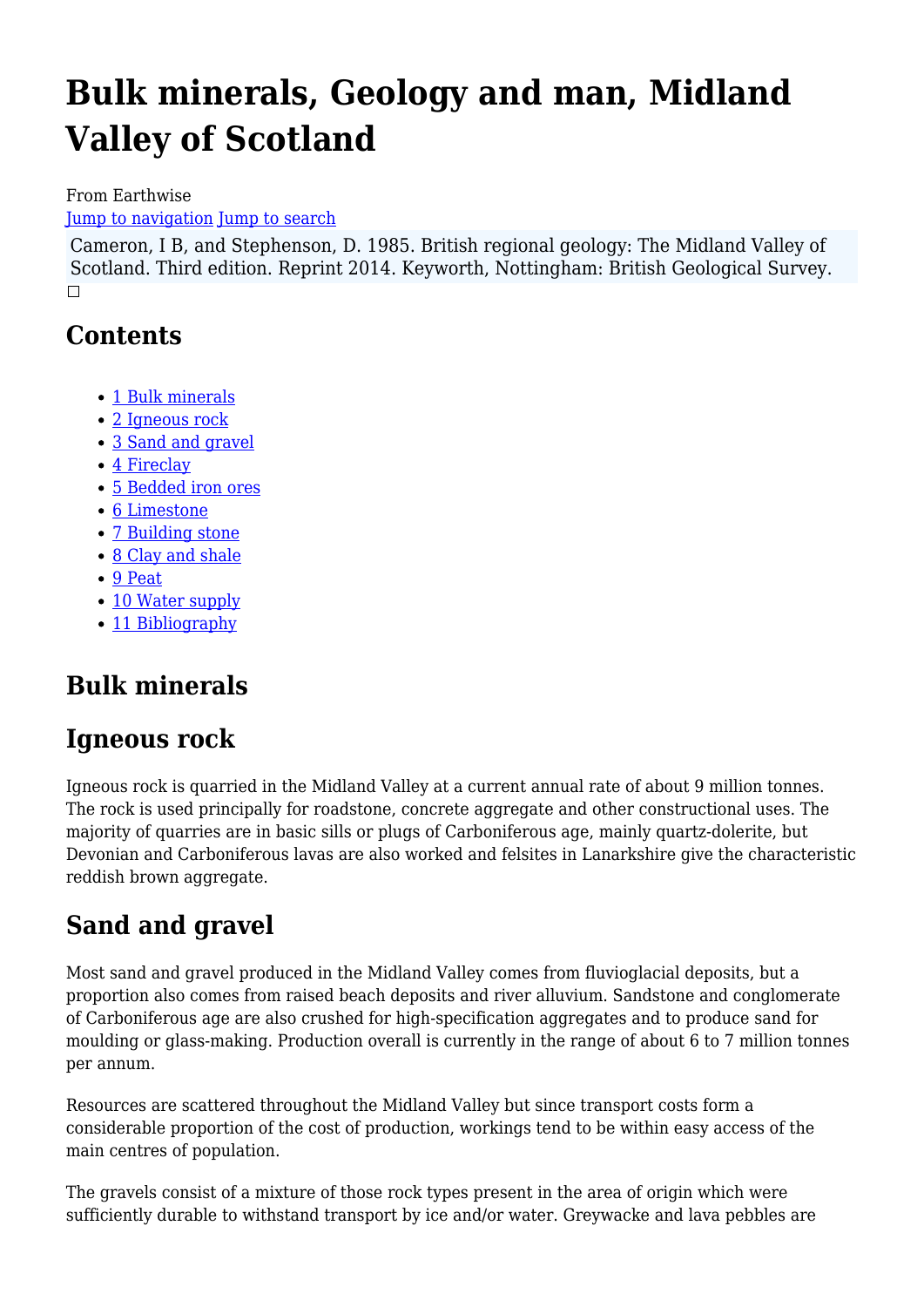common in the southern part of the area, but pebbles of Highland origin are more abundant in the northern part.

# **Fireclay**

The Carboniferous rocks of the Midland Valley contain some of the most valuable fireclays in the United Kingdom. The main sources are in the Passage Group and in the Lower Coal Measures. The fireclays in the Passage Group of the Central Coalfield have been worked underground and opencast, and those in the Lower Coal Measures have been worked by opencast methods in conjunction with coal.

Most of the current production comes from works on the east side of the Central Coalfield between Linlithgow and Fauldhouse, but there are also workings near Bonnybridge.

Fireclays were also formerly worked in Ayrshire above and below the Passage Group lavas. The Ayrshire Bauxitic Clay overlying the lavas was used mainly for the manufacture of aluminium sulphate.

Large reserves of fireclay have been proved in the Passage Group in the Douglas Coalfield, but they have yet to be exploited.

#### **Bedded iron ores**

Clayband and blackband ironstones, which occur mainly in the Limestone Coal Group and the Coal Measures, were the principle source of ore during the rapid growth of the iron and steel industry in Scotland. Ironstone mining reached its maximum in the latter half of last century but declined rapidly in the early part of this century and has now ceased.

#### **Limestone**

Limestone in the Midland Valley occurs in relatively thin seams in the Carboniferous and locally in the Upper Devonian. It was worked extensively in the past, both opencast and underground, for agricultural lime, metallurgical flux, stone dust in coal mines and as aggregate and for cement manufacture. Present day production is mainly for agricultural lime and filler powders.

At the present time, the Dockra Limestone in north Ayrshire, the Charlestown Main Limestone in Fife and the North Greens Limestone in Midlothian are being worked.

Large resources adequate for cement manufacture are probably present in only two areas. There are substantial resources of the Dockra and Broadstone limestones in the Beith–Lugton area of north Ayrshire and the Upper Longcraig and Skateraw limestones at East Saltoun in East Lothian.

Many abandoned limestone mines are potentially of use for underground storage or any other purpose for which an underground location would be advantageous. Several mines are of considerable volume extending over several hectares and in some cases have 3 to 4 m of headroom.

## **Building stone**

The use of stone in buildings has declined to a very low level and many of the former sources of supply have been filled in or built over. From time to time, quarries are reopened for supplies of a particular stone for a special requirement or for repair work, but freestone quarrying on a regular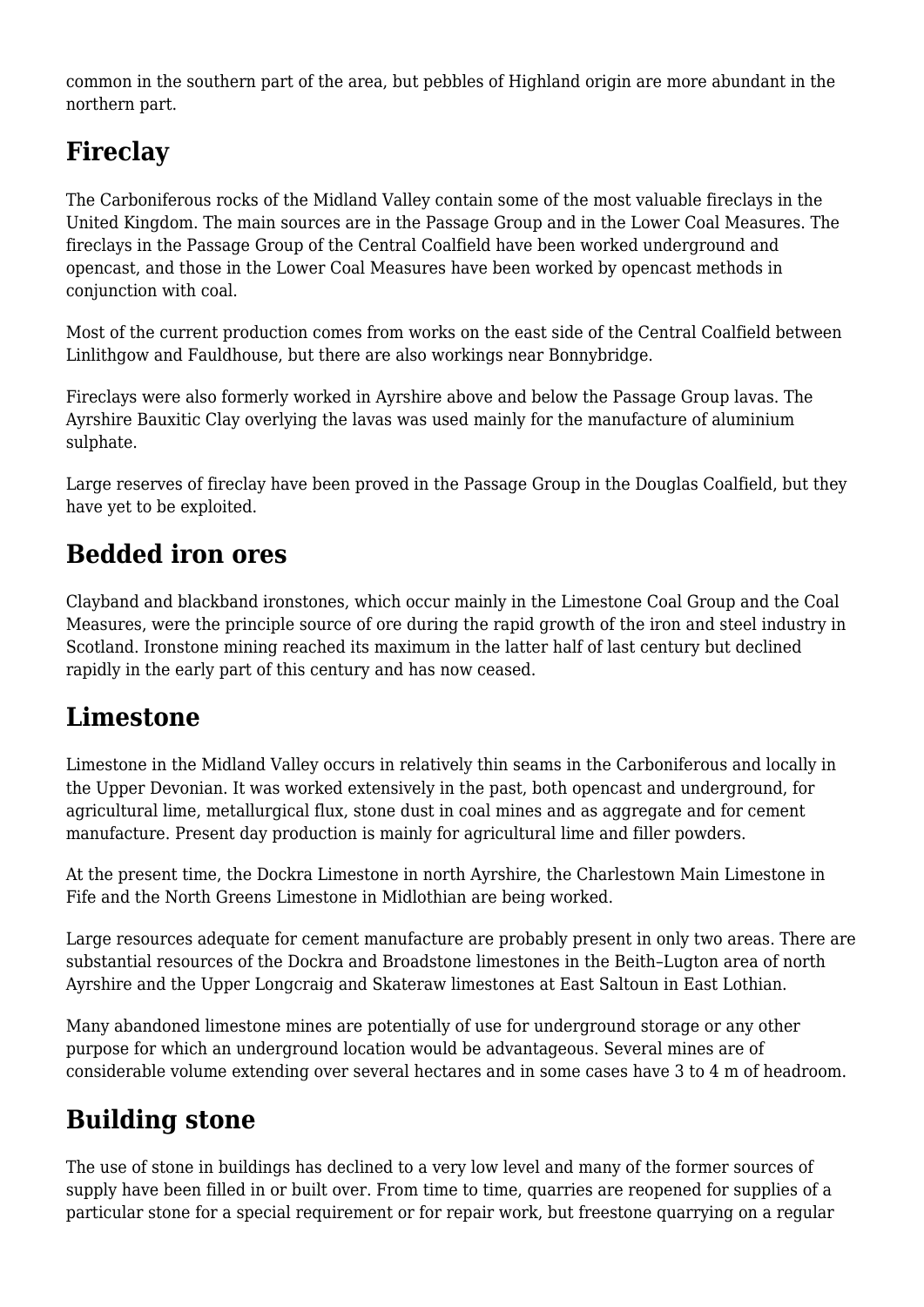basis has virtually ceased.

In the Glasgow area, the best known freestones are the Giffnock and Bishopbriggs Sandstones of the Upper Limestone Group in the Carboniferous and the Ballochmyle Sandstone of the Permian at Mauchline. In Edinburgh most building stones came from the Calciferous Sandstone Measures and include the Binny, Dalmeny, Hermand, Hailes, Dunnet, Granton and Craigleith sandstones. The Craigmillar Sandstone of the Upper Devonian was also used. In the Tay area Lower Devonian Sandstone was used for building and flagstones were formerly quarried in the Forfar district for paving.

### **Clay and shale**

There is very little exploitation of shale and clay in the Midland Valley. Almost 80 per cent of the brick production uses waste material from coal-mining although, in Fife, bricks are made from a mixture of Carboniferous mudstone and boulder clay.

Formerly numerous small brick and tile works thrived using Quaternary clays, till and Carboniferous mudstone.

#### **Peat**

Extensive patches of hill peat remain on the higher ground in Ayrshire, on the Campsie and Ochil Hills and to the north-east of Callander. Areas of basin peat occur at Flanders Moss in the upper Forth valley and at several sites in West Lothian, Midlothian and Lanarkshire.

Peat is dug commercially at several sites for horticultural purposes and for use as fuel.

## **Water supply**

Most water supply comes from surface reservoirs at considerable distances from the main areas of demand, but locally groundwater is used for industrial and domestic supply or to augment the public supply.

The aquifers can be broadly subdivided into either rock formations in which groundwater flows mainly through joints or fissures in the rock or unconsolidated granular deposits of Quaternary age in which the groundwater moves through the intergranular voids.

Useful contributions to the public supply and industry are obtained by drilling rock and abstracting water from sedimentary rocks. The Knox Pulpit and Glenvale Formations of the Upper Devonian in Fife give good yields and breweries in Edinburgh obtain water from Upper Devonian and Lower Carboniferous rocks. Elsewhere water is drawn from rocks of Devonian age and from Calciferous Sandstone Measures. The Permian sandstones of the Dumfries area give high yields of groundwater and it is possible that good yields could be obtained from the Mauchline Sandstone in Ayrshire which is of the same age.

Abstraction from unconsolidated deposits is often sufficient for domestic or small industrial needs.

# **Bibliography**

Macgregor, M., Lee, G. W. and Wilson, G. V. 1920. The iron ores of Scotland. Spec. Rep. Miner. Resour. Mem. Geol. Surv. G.B., No. 11.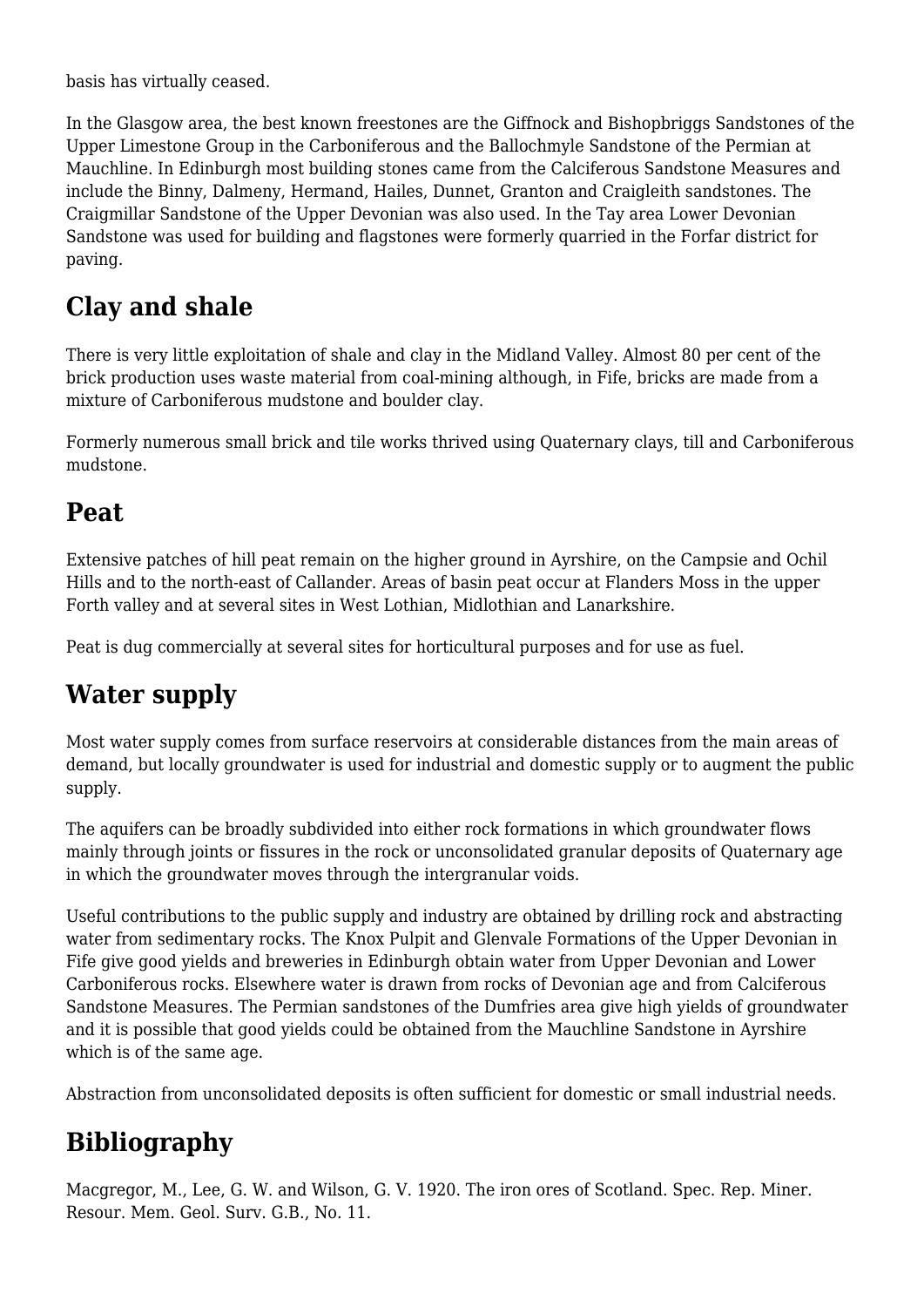Robertson, T., Simpson, J. B. and Anderson, J. G. C. 1949. The Limestones of Scotland. Mem. Geol. Surv. G.B.

Retrieved from

'[http://earthwise.bgs.ac.uk/index.php?title=Bulk\\_minerals,\\_Geology\\_and\\_man,\\_Midland\\_Valley\\_of\\_Sc](http://earthwise.bgs.ac.uk/index.php?title=Bulk_minerals,_Geology_and_man,_Midland_Valley_of_Scotland&oldid=34731) [otland&oldid=34731'](http://earthwise.bgs.ac.uk/index.php?title=Bulk_minerals,_Geology_and_man,_Midland_Valley_of_Scotland&oldid=34731)

[Category](http://earthwise.bgs.ac.uk/index.php/Special:Categories):

[Midland Valley of Scotland](http://earthwise.bgs.ac.uk/index.php/Category:Midland_Valley_of_Scotland)

## **Navigation menu**

#### **Personal tools**

- Not logged in
- [Talk](http://earthwise.bgs.ac.uk/index.php/Special:MyTalk)
- [Contributions](http://earthwise.bgs.ac.uk/index.php/Special:MyContributions)
- [Log in](http://earthwise.bgs.ac.uk/index.php?title=Special:UserLogin&returnto=Bulk+minerals%2C+Geology+and+man%2C+Midland+Valley+of+Scotland&returntoquery=action%3Dmpdf)
- [Request account](http://earthwise.bgs.ac.uk/index.php/Special:RequestAccount)

#### **Namespaces**

- [Page](http://earthwise.bgs.ac.uk/index.php/Bulk_minerals,_Geology_and_man,_Midland_Valley_of_Scotland)
- [Discussion](http://earthwise.bgs.ac.uk/index.php?title=Talk:Bulk_minerals,_Geology_and_man,_Midland_Valley_of_Scotland&action=edit&redlink=1)

 $\Box$ 

#### **Variants**

#### **Views**

- [Read](http://earthwise.bgs.ac.uk/index.php/Bulk_minerals,_Geology_and_man,_Midland_Valley_of_Scotland)
- [Edit](http://earthwise.bgs.ac.uk/index.php?title=Bulk_minerals,_Geology_and_man,_Midland_Valley_of_Scotland&action=edit)
- [View history](http://earthwise.bgs.ac.uk/index.php?title=Bulk_minerals,_Geology_and_man,_Midland_Valley_of_Scotland&action=history)
- [PDF Export](http://earthwise.bgs.ac.uk/index.php?title=Bulk_minerals,_Geology_and_man,_Midland_Valley_of_Scotland&action=mpdf)

 $\Box$ 

#### **More**

#### **Search**

Search Go

#### **Navigation**

- [Main page](http://earthwise.bgs.ac.uk/index.php/Main_Page)
- [Recent changes](http://earthwise.bgs.ac.uk/index.php/Special:RecentChanges)
- [Random page](http://earthwise.bgs.ac.uk/index.php/Special:Random)